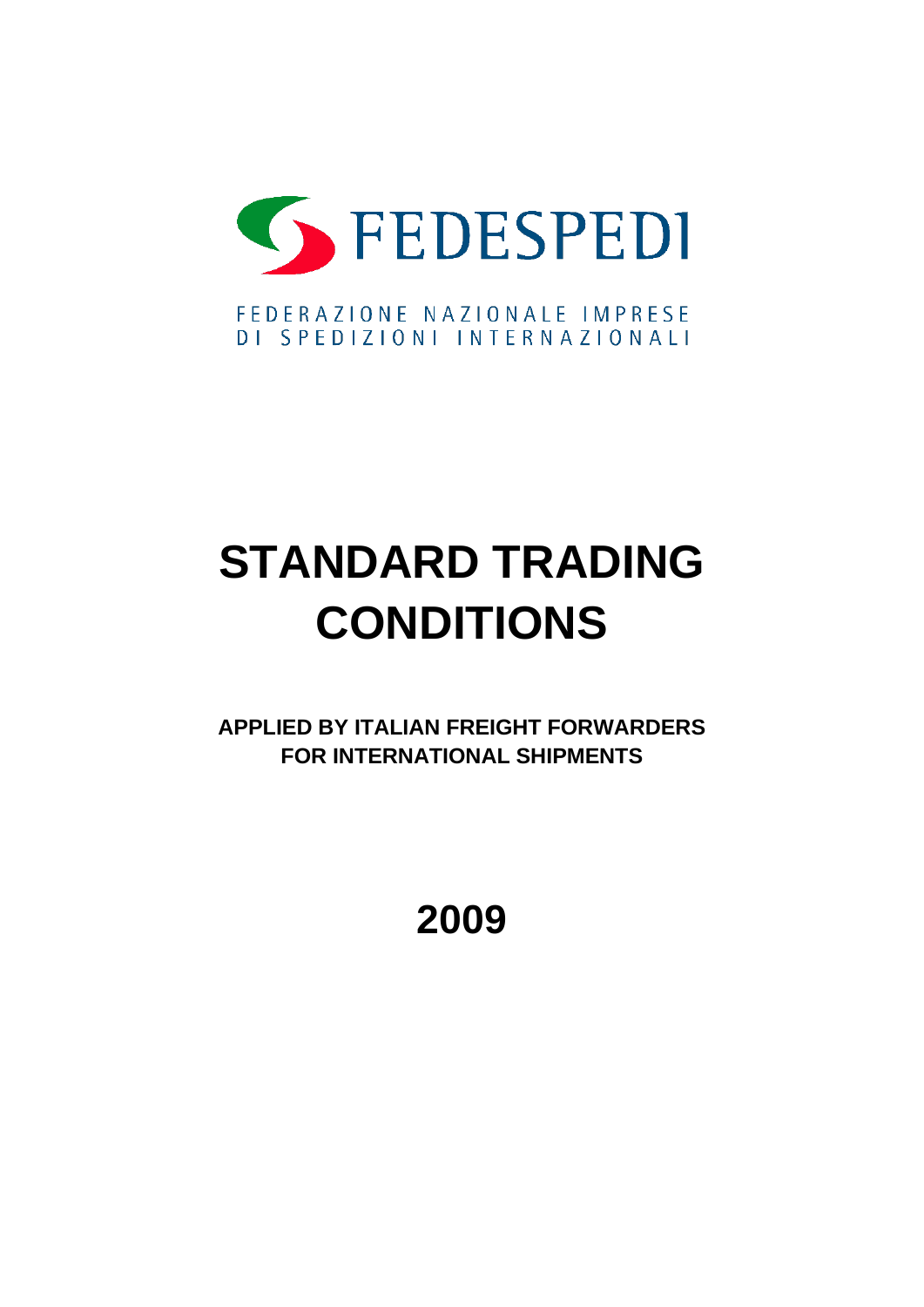# 1. Recitals

Unless it is explicitly agreed in writing between the parties, these General Conditions shall govern obligations arising from contracts entered into by the Freight Forwarder as well as obligations arising from acts or facts of employees or agents of the Freight Forwarder. The responsibility of the Freight Forwarder shall also be defined by these General Conditions.

These General Conditions shall be published online on the web site [www.fedespedi.it.](http://www.fedespedi.it/)

#### 2. Definitions

For the purposes of the present General Conditions the term:

a) "Freight Forwarder" means the party entrusted with the conclusion of the contract of carriage, and/or with the performance of one or more ancillary operations;

b) "Freight Forwarder acting as carrier" means the party entrusted with the forwarding of the goods who also acts as performing carrier or explicitly undertakes obligations as performing carrier;

c) "Principal" means the party who entrusts the Freight Forwarder with the conclusion of a contract of carriage and/or with the performing of one or more ancillary operations; d) "Shipper" means the party appearing as such, or as Consignor, in the contract of carriage entered into by the Freight Forwarder;

e) "Carrier" means the party actually performing or undertaking the performance of the contract of carriage.

The term "Freight Forwarder" is meant to include also the "Freight Forwarder acting as carrier", unless any provision should keep the two cases apart. The term "Freight Forwarder acting as carrier" shall only pertain to the meaning specified in the aforementioned letter *b)*.

## 3. Scope of application

Either when acting on his own or when acting on behalf of third parties in the conclusion of the contract of freight forwarding and/or carriage, the Principal explicitly agrees that these General Conditions shall apply to all the contractual and non-contractual relationships with the Freight Forwarder and to all the actions and claims against him.

#### 4. Duties of the Freight Forwarder

By virtue of the mandate received, which shall normally be issued in writing, the Freight Forwarder shall provide for entering into the contract of carriage and for performing the relevant ancillary operations, reserving to himself full liberty of action where necessary and shall be at faculty to consolidate cargo as groupage (unless otherwise explicitly agreed in writing between the parties), always performing with utmost diligence and acting as Freight Forwarder and never as Freight Forwarder acting as carrier. The Freight Forwarder, unless otherwise explicitly agreed in writing between the parties, will not accept to perform the contract of shipment and/or carriage related to:

- dangerous goods potentially liable to cause prejudice to persons, animals, other cargo or things;
- perishable goods;
- goods not packed or non-properly/insufficiently packed;
- valuables, coins, precious goods, works of art.

Dangerous goods will include but will not be limited to, the goods classified as dangerous by the IATA, IMO, ICAO regulations or provided by the ADR/RID regulations. In case the aforementioned goods should be entrusted to the Freight Forwarder without previous agreement, or in case the Freight Forwarder accepts instructions on the basis of wrong, incomplete or false information about the nature or value of the goods, the Freight Forwarder shall have the right to terminate the contract or, where necessary, to refuse, deposit or dispose of the goods or even destroy them in case of danger. If any of the above mentioned events shall occur, the Principal and/or the Shipper shall be held liable for any consequent damage and cost occurred.

The Freight Forwarder may ask for a lumpsum payment under art. 1740 of the Italian Civil Code and in this case the Freight Forwarder will operate as such and not as Freight forwarder acting as carrier.

## 5. Time of delivery

The Freight Forwarder does not guarantee the delivery of the goods on an agreed time, and therefore cannot be held in any event liable for delay in collecting, carrying and/or delivering of any shipment irrespective of the cause of such delays or irrespective of any request by the Principal for particular terms and time of delivery even if indicated in the documents of transport.

# 6. Declarations and warranties by the Principal/Shipper

The Principal and the Shipper warrant and declare:

- that the shipment has been correctly and accurately described in every document of carriage;
- that the goods declared by the Freight Forwarder as non-acceptable have been acknowledged as such by the Shipper and that they have not been included into the shipment;
- that the nature of the goods, number, quantity, quality and the contents of the packages, the gross weight (including the weight of packages and pallets), volume and dimension of the packages and any other information given is true and correct;
- that packing and labeling related to the goods and to the conditions of carriage, are considered as appropriate.

The Principal and the Shipper further explicitly declare to hold the Freight Forwarder harmless from any damage, claim or cost at any title arising from:

- the breach of the warranties above mentioned:
- the lack, insufficiency or inadequacy of packing;
- the lack of information on cargo and on packages about the necessary cautions to be used in handling and lifting the goods.

In case the Freight Forwarder undertakes to perform customs operations, the Principal and/or the Shipper, warrant that the documentation related to the goods is authentic, complete and fully regular and that the goods strictly correspond to the description provided, comply with the relevant applicable law, are importable/exportable and are regularly labelled. In addition, the Principal and/or the Shipper shall give in due time all the information, dates, customs codes, customs entries and classification of the goods, and all the necessary documentation in order to proceed with the customs operations and formalities.

The Principal and/or the Shipper authorize the Freight Forwarder to handle all the data relevant to the shipment, even including personal data if necessary, in order to allow the Freight forwarder to handle the necessary online administrative and operating issues so to provide the shipment with the best assistance.

# 7. Quotation by the Freight forwarder

Quotations by the Freight Forwarder and agreements on prices and conditions are always and solely related to specified services and do not include, unless otherwise provided by the parties, additional costs arising from operations carried out of the ordinary working hours. Unless otherwise provided, quotations are binding solely for goods with normal volume, dimension and quality, under the relevant mode of transport.